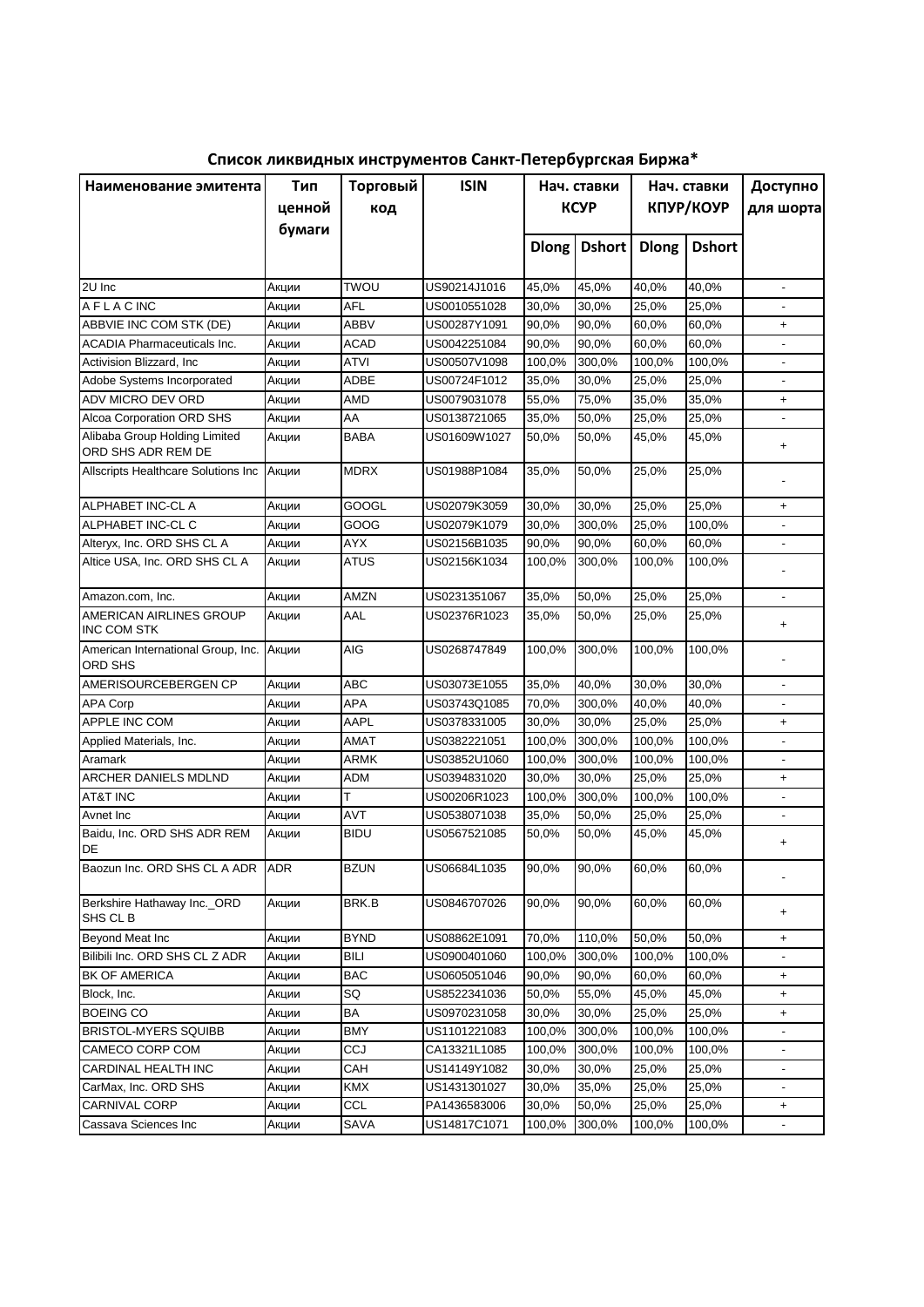| <b>CEF PIONEER MUNICIPAL &amp;</b><br><b>EQUITY INCOME TRUST</b> | Акции | <b>PBF</b>  | US69318G1067 | 90,0%  | 90,0%  | 60,0%  | 60,0%  |                          |
|------------------------------------------------------------------|-------|-------------|--------------|--------|--------|--------|--------|--------------------------|
| Chegg Inc                                                        | Акции | <b>CHGG</b> | US1630921096 | 35,0%  | 50,0%  | 25,0%  | 25,0%  |                          |
| <b>CHEVRON CORP</b>                                              | Акции | <b>CVX</b>  | US1667641005 | 30,0%  | 30,0%  | 25,0%  | 25,0%  | $\ddot{}$                |
| Cinemark Holdings Inc Cinemark<br>Holdings, Inc.                 | Акции | <b>CNK</b>  | US17243V1026 | 35,0%  | 50,0%  | 25,0%  | 25,0%  | $\ddot{}$                |
| Citigroup Inc                                                    | Акции | С           | US1729674242 | 100,0% | 300,0% | 100,0% | 100,0% | $\overline{a}$           |
| CloudFlare Inc                                                   | Акции | <b>NET</b>  | US18915M1071 | 100,0% | 300,0% | 100,0% | 100,0% | ÷,                       |
| COCA COLA CO COM                                                 | Акции | KO          | US1912161007 | 30,0%  | 30,0%  | 25,0%  | 25,0%  | $\ddot{}$                |
| Coinbase Global Inc                                              | Акции | <b>COIN</b> | US19260Q1076 | 65,0%  | 75,0%  | 60,0%  | 60,0%  | $\ddot{}$                |
| <b>CONOCOPHILLIPS</b>                                            | Акции | COP         | US20825C1045 | 30,0%  | 35,0%  | 25,0%  | 25,0%  | $\overline{a}$           |
| Continental Resources, Inc. ORD                                  | Акции | <b>CLR</b>  | US2120151012 | 100,0% | 300,0% | 100,0% | 100,0% |                          |
| SHS                                                              |       |             |              |        |        |        |        |                          |
| Crocs Inc                                                        | Акции | <b>CROX</b> | US2270461096 | 90,0%  | 90,0%  | 60,0%  | 60,0%  |                          |
| <b>Danaher Corporation</b>                                       | Акции | <b>DHR</b>  | US2358511028 | 100,0% | 300,0% | 100,0% | 100,0% |                          |
| Deere & Company                                                  | Акции | DE          | US2441991054 | 100,0% | 300,0% | 100,0% | 100,0% |                          |
| Delek US Holdings Inc                                            | Акции | DK          | US24665A1034 | 60,0%  | 60,0%  | 55,0%  | 55,0%  |                          |
| DELTA AIR LINES INC (DE),<br>ATLANTA, GA COM NEW                 | Акции | DAL         | US2473617023 | 90,0%  | 90,0%  | 60,0%  | 60,0%  | $\ddot{}$                |
| DEVON ENERGY CP (OK)                                             | Акции | <b>DVN</b>  | US25179M1036 | 90,0%  | 90,0%  | 60,0%  | 60,0%  |                          |
| Digital Turbine Inc                                              | Акции | <b>APPS</b> | US25400W1027 | 90,0%  | 90,0%  | 60,0%  | 60,0%  | $\ddot{}$                |
| <b>DXC Technology Co</b>                                         | Акции | <b>DXC</b>  | US23355L1061 | 100,0% | 300,0% | 100,0% | 100,0% |                          |
| eHealth Inc                                                      | Акции | <b>EHTH</b> | US28238P1093 | 100,0% | 300,0% | 100,0% | 100,0% |                          |
| <b>EQT Corporation</b>                                           | Акции | <b>EQT</b>  | US26884L1098 | 30,0%  | 60,0%  | 25,0%  | 30,0%  |                          |
| Etalon Group ORD SHS GDR                                         | Акции | ETLN@GS     | US29760G1031 | 70,0%  | 300,0% | 60,0%  | 100,0% |                          |
| Etsy Inc                                                         | Акции | <b>ETSY</b> | US29786A1060 | 100,0% | 300,0% | 100,0% | 100,0% |                          |
| <b>EXXON MOBIL CORP COM</b>                                      | Акции | <b>XOM</b>  | US30231G1022 | 30,0%  | 30,0%  | 25,0%  | 25,0%  | $\ddot{}$                |
| Five Below, Inc. ORD SHS                                         | Акции | <b>FIVE</b> | US33829M1018 | 70,0%  | 100,0% | 60,0%  | 100,0% |                          |
| Ford Motor Company_ORD SHS                                       | Акции | F           | US3453708600 | 35,0%  | 50,0%  | 25,0%  | 25,0%  | $\ddot{}$                |
| <b>FRANKLIN RES INC</b>                                          | Акции | <b>BEN</b>  | US3546131018 | 100,0% | 300,0% | 100,0% | 100,0% |                          |
| Freeport-McMoRan Inc                                             | Акции | <b>FCX</b>  | US35671D8570 | 90,0%  | 90,0%  | 60,0%  | 60,0%  | $\ddot{}$                |
| G1 Therapeutics Inc                                              | Акции | <b>GTHX</b> | US3621LQ1099 | 70,0%  | 110,0% | 50,0%  | 50,0%  | $\ddot{}$                |
| Gap, Inc.                                                        | Акции | <b>GPS</b>  | US3647601083 | 100,0% | 300,0% | 100,0% | 100,0% |                          |
| <b>GENERAL MOTORS CO</b>                                         | Акции | GM          | US37045V1008 | 90,0%  | 90,0%  | 60,0%  | 60,0%  | $\ddot{}$                |
| Global Blood Therapeutics, Inc.<br>ORD SHS                       | Акции | <b>GBT</b>  | US37890U1088 | 65,0%  | 90,0%  | 40,0%  | 40,0%  |                          |
| Globaltrans Investment ORD SHS<br>GDR REG S                      | Акции | GLTR@GS     | US37949E2046 | 65,0%  | 100,0% | 60,0%  | 100,0% |                          |
| GOODYEAR TIRE & RUBR CO<br>COM                                   | Акции | GT          | US3825501014 | 100,0% | 300,0% | 100,0% | 100,0% |                          |
| <b>HALLIBURTON ORD</b>                                           | Акции | <b>HAL</b>  | US4062161017 | 30,0%  | 30,0%  | 25,0%  | 25,0%  | $\ddot{}$                |
| Hello Group Inc.                                                 | Акции | <b>MOMO</b> | US4234031049 | 50,0%  | 50,0%  | 45,0%  | 45,0%  | $\ddot{}$                |
| <b>HELMERICH PAYNE</b>                                           | Акции | HP          | US4234521015 | 35,0%  | 35,0%  | 25,0%  | 25,0%  |                          |
| Huazhu Group Limited ORD SHS<br>ADR                              | ADR   | <b>HTHT</b> | US44332N1063 | 100,0% | 300,0% | 100,0% | 100,0% |                          |
| Intel Corporation ORD SHS                                        | Акции | <b>INTC</b> | US4581401001 | 30,0%  | 30,0%  | 25,0%  | 25,0%  | $\ddot{}$                |
| <b>INTL PAPER</b>                                                | Акции | IP          | US4601461035 | 30,0%  | 30,0%  | 25,0%  | 25,0%  |                          |
| Invesco QQQ Trust, Series 1                                      | Паи   | QQQ         | US46090E1038 | 100,0% | 300,0% | 100,0% | 100,0% | $\overline{\phantom{0}}$ |
| <b>INVITAE CORP</b>                                              | Акции | <b>NVTA</b> | US46185L1035 | 100,0% | 300,0% | 100,0% | 100,0% | $\overline{\phantom{0}}$ |
| Iovance Biotherapeutics Inc                                      | Акции | <b>IOVA</b> | US4622601007 | 60,0%  | 80,0%  | 40,0%  | 40,0%  | $\overline{\phantom{0}}$ |
| Iron Mountain Incorporated ORD<br><b>SHS</b>                     | Акции | IRM         | US46284V1017 | 30,0%  | 35,0%  | 25,0%  | 25,0%  | ٠                        |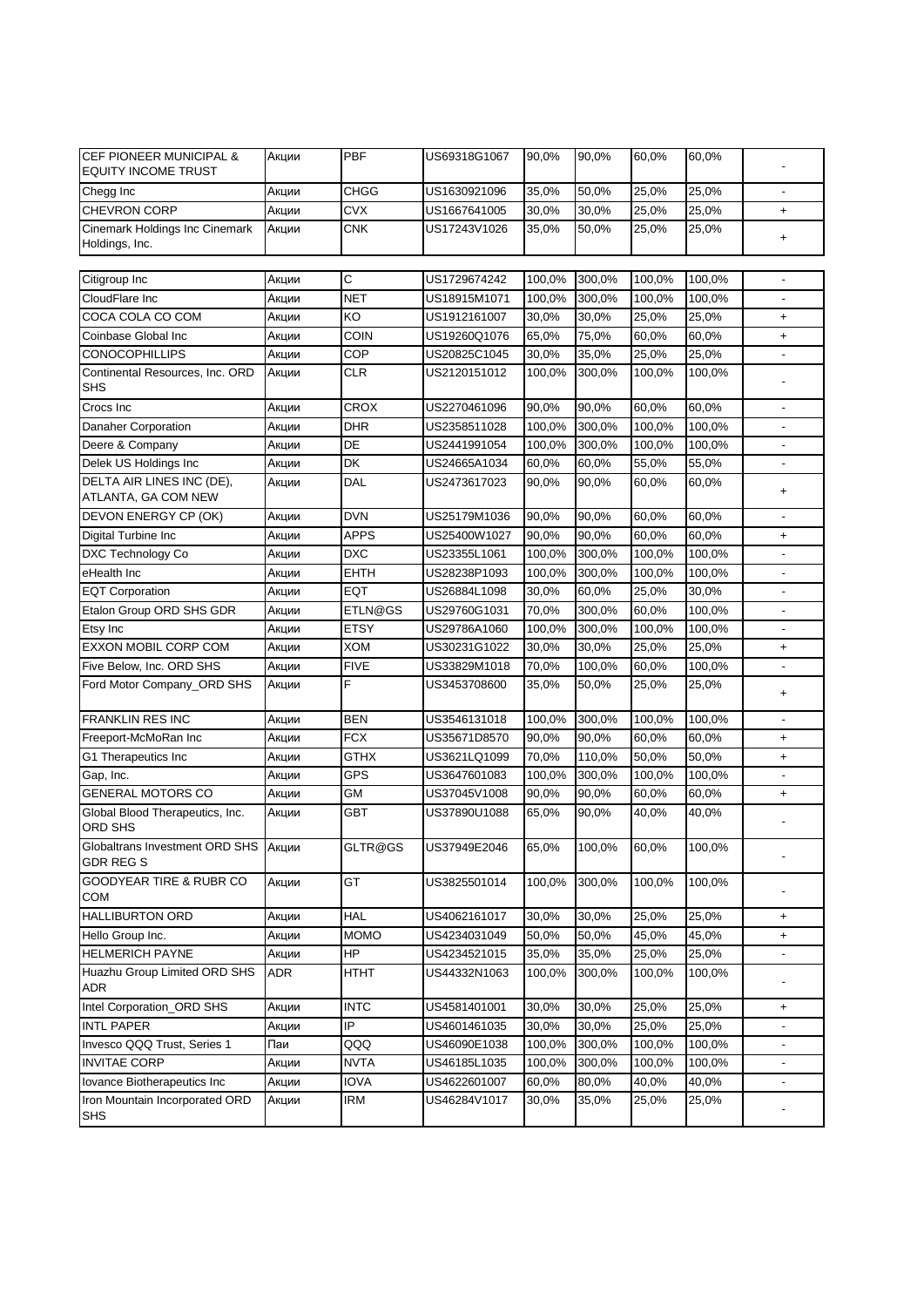| JD.com, Inc. ORD SHS CL A ADR   Акции          |            | JD          | US47215P1066 | 50,0%  | 50,0%  | 45,0%  | 45,0%  | +                        |
|------------------------------------------------|------------|-------------|--------------|--------|--------|--------|--------|--------------------------|
| JONSON&JONSON                                  | Акции      | <b>JNJ</b>  | US4781601046 | 90,0%  | 90,0%  | 60,0%  | 60,0%  | $\ddot{}$                |
| Kimco Realty Corporation ORD<br>SHS            | Акции      | <b>KIM</b>  | US49446R1095 | 30,0%  | 30,0%  | 25,0%  | 25,0%  |                          |
| <b>LAS VEGAS SANDS CORP</b>                    | Акции      | LVS         | US5178341070 | 90,0%  | 90,0%  | 60,0%  | 60,0%  | $\overline{\phantom{a}}$ |
| Li Auto Inc                                    | Акции      | П           | US50202M1027 | 90,0%  | 300,0% | 60,0%  | 60,0%  | $\ddot{}$                |
| Macerich Co                                    | Паи        | <b>MAC</b>  | US5543821012 | 30,0%  | 35,0%  | 25,0%  | 25,0%  | $\overline{\phantom{a}}$ |
| Macy"s Inc                                     | Акции      | М           | US55616P1049 | 30,0%  | 100,0% | 25,0%  | 45,0%  | $\overline{\phantom{a}}$ |
| <b>Masco Corporation</b>                       | Акции      | <b>MAS</b>  | US5745991068 | 30,0%  | 30,0%  | 25,0%  | 25,0%  | $\blacksquare$           |
| MasterCard Incorporated ORD<br>SHS CL A        | Акции      | MA          | US57636Q1040 | 30,0%  | 30,0%  | 25,0%  | 25,0%  |                          |
| MercadoLibre, Inc.                             | Акции      | <b>MELI</b> | US58733R1023 | 40,0%  | 60,0%  | 25,0%  | 30,0%  | $\overline{\phantom{a}}$ |
| MERCK & CO.INC.                                | Акции      | <b>MRK</b>  | US58933Y1055 | 30,0%  | 30,0%  | 25,0%  | 25,0%  | $\ddot{}$                |
| Meta Platforms Inc                             | Акции      | <b>FB</b>   | US30303M1027 | 30,0%  | 30,0%  | 25,0%  | 25,0%  |                          |
| <b>MICRON TECH</b>                             | Акции      | MU          | US5951121038 | 40,0%  | 50,0%  | 25,0%  | 25,0%  | $\blacksquare$           |
| Microsoft Corporation_ORD SHS                  | Акции      | <b>MSFT</b> | US5949181045 | 30,0%  | 30,0%  | 25,0%  | 25,0%  |                          |
|                                                |            |             |              |        |        |        |        | +                        |
| MicroStrategy Inc                              | Акции      | <b>MSTR</b> | US5949724083 | 40,0%  | 80,0%  | 35,0%  | 35,0%  | $\ddot{}$                |
| Moderna Inc                                    | Акции      | <b>MRNA</b> | US60770K1079 | 70,0%  | 300,0% | 50,0%  | 50,0%  | $\ddot{}$                |
| Netflix, Inc.                                  | Акции      | <b>NFLX</b> | US64110L1061 | 40,0%  | 50,0%  | 30,0%  | 30,0%  | $\ddot{}$                |
| Newmont Goldcorp Corp                          | Акции      | <b>NEM</b>  | US6516391066 | 90,0%  | 90,0%  | 60,0%  | 60,0%  | $\ddot{}$                |
| Nokia Corporation ORD SHS ADR<br><b>REM DE</b> | <b>ADR</b> | <b>NOK</b>  | US6549022043 | 90,0%  | 90,0%  | 60,0%  | 60,0%  | +                        |
| NRG ENERGY INC                                 | Акции      | <b>NRG</b>  | US6293775085 | 40,0%  | 50,0%  | 25,0%  | 25,0%  |                          |
| NVIDIA Corporation_ORD SHS                     | Акции      | <b>NVDA</b> | US67066G1040 | 35,0%  | 50,0%  | 25,0%  | 25,0%  | $\ddot{}$                |
| Occidental Petroleum Corporation<br>ORD SHS    | Акции      | OXY         | US6745991058 | 30,0%  | 50,0%  | 25,0%  | 25,0%  | +                        |
| Oil States International Inc                   | Акции      | OIS         | US6780261052 | 90,0%  | 90,0%  | 60,0%  | 60,0%  |                          |
| Ollie"s Bargain Outlet Holdings Inc            | Акции      | OLLI        | US6811161099 | 30,0%  | 35,0%  | 25,0%  | 25,0%  |                          |
| ONEOK, Inc.                                    | Акции      | OKE         | US6826801036 | 100,0% | 300,0% | 100,0% | 100,0% |                          |
| Ozon Holdings PLC                              | Акции      | <b>OZON</b> | US69269L1044 | 100,0% | 300,0% | 70,0%  | 100,0% |                          |
| Palantir Technologies Inc                      | Акции      | <b>PLTR</b> | US69608A1088 | 80,0%  | 300,0% | 60,0%  | 60,0%  | $\ddot{}$                |
| PAYPAL HOLDINGS INC                            | Акции      | <b>PYPL</b> | US70450Y1038 | 40,0%  | 50,0%  | 30,0%  | 30,0%  | $\ddot{}$                |
| Peloton Interactive Inc                        | Акции      | <b>PTON</b> | US70614W1009 | 90,0%  | 200,0% | 60,0%  | 60,0%  |                          |
| PFIZER INC COM                                 | Акции      | <b>PFE</b>  | US7170811035 | 30,0%  | 30,0%  | 25,0%  | 25,0%  | $\ddot{}$                |
| Phillips 66 ORD SHS                            | Акции      | <b>PSX</b>  | US7185461040 | 30,0%  | 30,0%  | 25,0%  | 25,0%  |                          |
| PVH Corp._ORD SHS                              | Акции      | <b>PVH</b>  | US6936561009 | 100,0% | 300,0% | 100,0% | 100,0% |                          |
| QUALCOMM INC COM                               | Акции      | QCOM        | US7475251036 | 30,0%  | 35,0%  | 25,0%  | 25,0%  |                          |
| Roku, Inc. ORD SHS CL A                        | Акции      | <b>ROKU</b> | US77543R1023 | 70,0%  | 300,0% | 50,0%  | 50,0%  |                          |
| Royal Caribbean Cruises<br>Ltd_ORD SHS         | Акции      | <b>RCL</b>  | LR0008862868 | 90,0%  | 90,0%  | 60,0%  | 60,0%  | +                        |
| Salesforce Inc                                 | Акции      | <b>CRM</b>  | US79466L3024 | 90,0%  | 90,0%  | 60,0%  | 60,0%  | $\ddot{}$                |
| Sarepta Therapeutics Inc                       | Акции      | <b>SRPT</b> | US8036071004 | 100,0% | 300,0% | 100,0% | 100,0% |                          |
| <b>SCHLUMBERGER</b><br>LTDAN8068571086         | Акции      | <b>SLB</b>  | AN8068571086 | 90,0%  | 90,0%  | 60,0%  | 60,0%  | +                        |
| Seagate Technology Holdings<br>PLC             | Акции      | <b>STX</b>  | IE00BKVD2N49 | 90,0%  | 90,0%  | 60,0%  | 60,0%  |                          |
| Sempra Energy                                  | Акции      | <b>SRE</b>  | US8168511090 | 30,0%  | 30,0%  | 25,0%  | 25,0%  |                          |
| Snap Inc ORD SHS CL A                          | Акции      | <b>SNAP</b> | US83304A1060 | 50,0%  | 65,0%  | 35,0%  | 35,0%  |                          |
| SOUTHWESTERN ENERGY                            | Акции      | SWN         | US8454671095 | 90,0%  | 90,0%  | 60,0%  | 60,0%  |                          |
| SPDR S&P 500 ETF Trust                         | Паи        | SPY         | US78462F1030 | 100,0% | 300,0% | 100,0% | 100,0% |                          |
|                                                |            |             |              |        |        |        |        |                          |